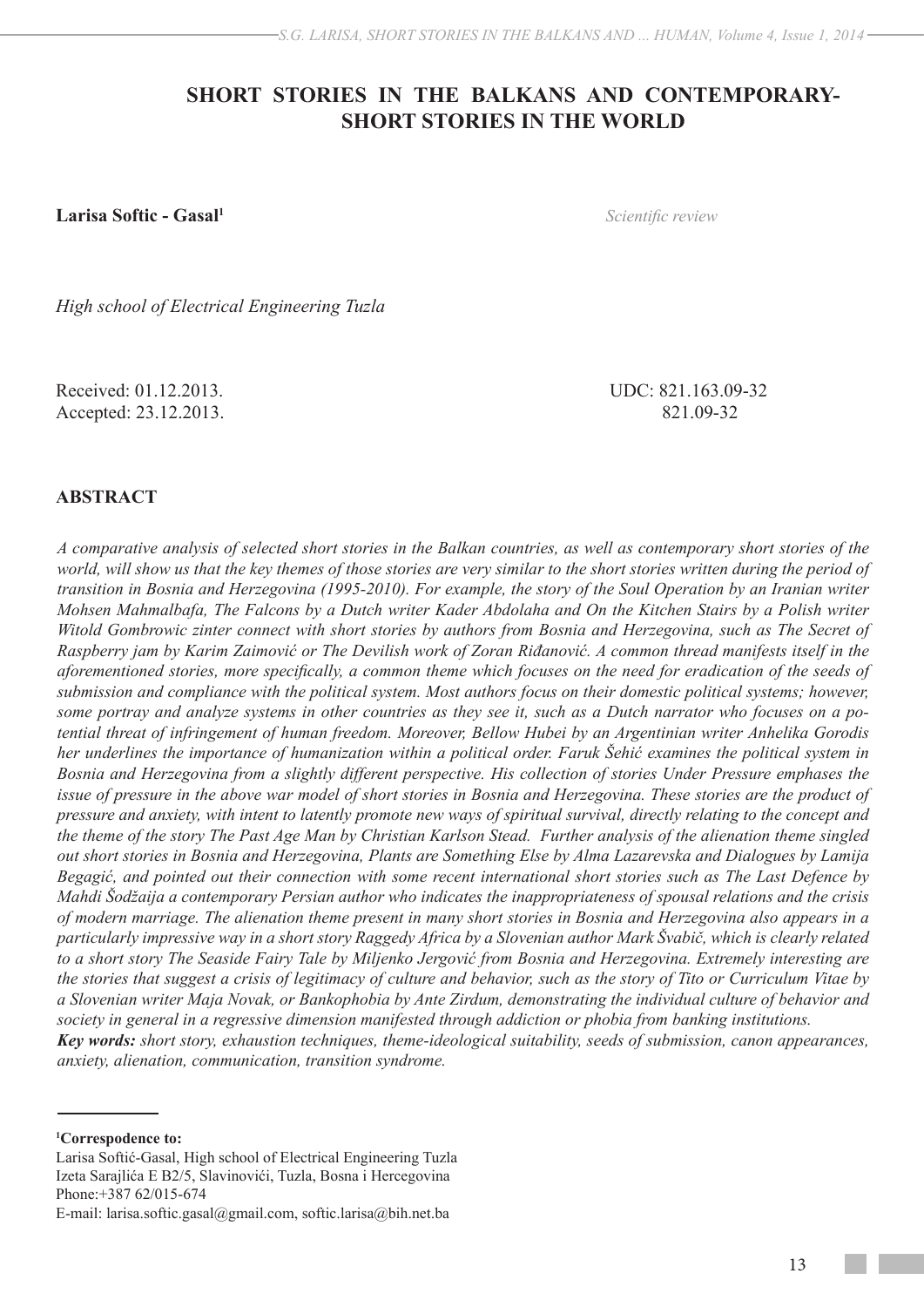## **INTRODUCTION**

The use of new methods of contemporary literary fiction involves the interweaving of various modernistic procedures inherited from the realism era, as well as the entire literary tradition from antic times to the present day. References to some texts from contemporary prose demonstrate that the themes that we find in them are interrelated with the themes of short stories drawn from the atmosphere of the transition period in our country during the period 1995-2010. (Faik, 2000, pp. 14 and 18 ).

One of the most important representatives of Polish literature in the 20th century, Witold Gombrowicz, in The Stories on the Kitchen Staircase portrays a sordid protagonist, psychologically and ideologically completely absent but trying to find himself in an unfamiliar, yet implicit realm of freedom (Danielewska, 2005, pp. 54 -73).

 At first, Phillip boyishly defies and opposes the outside world of convention by being indifferent towards the world with witty mischief causing fright and distress in common law abiding citizens. However, while attempting to create an alternate world with his unconventional behavior, Phillip, in an unusual twist, turns it into a man without an identity. While fighting for his own identity, legitimacy of his views and attitudes, Phillipis unfortunately transformed into a negative disparity, person with pessimistic views and a man contradictorily left to the world against whom he fought.

Thus, the Cartesian protagonist of the avant-garde prose following meandering paths of fate wound up in the turnaround towards his origins: from the subject of manipulation he transformed himself into its object. The only untouched aspect was manipulation. In the middle of the road is "sheer apocalypse" of concentration camps, the experience of an inmate from the prose of Tadeusz Borowski suggesting totally opposing ideologies and life, which lead to a devastating realization: those who survive are right and great anxiety: there is a realistic possibility that the world may convert to a universal concentration camp (Malić, 1984, p. 16).

Pessimistic view of the world from the end of the story On the Kitchen Staircase presents an unstoppable carousel where everyone pursues everyone and everyone runs from everyone. Phillip's antinomian character is transformed into an image of the hunter who haunts those who persecute him (On the Kitchen Stairs), or the portrayal of an impaired hierarchical

system of human values where a man is a 'believer' if he is obedient to the authorities and not the man who does good deeds (Falcons), by a contemporary Dutch writer Kader Abdolaha relate to the position of "malinaš" in The Secret of Raspberry Jam by one of the most of the respected authors of Bosnian short stories Karim Zaimović. Zaimović's character "malinaš" did not turn into Phillip from The Kitchen Staircase, but constant fear and paranoia admonishes to the inescapable evil which indicates the attrition technique systematically carried out by anti-malinaši aiming to achieve determination to abandon the honorable intentions of their "otherness".

## **SEEDS OF SUBMISSION AND FIGHT FOR HU-MANIZATION OF SOCIAL ORDER**

The ingenious short story Falcons and her theme is indicative of the transitional climate in Bosnia and Herzegovina, it speaks of a righteous man's powerlessness to resist the hypocrisy of " believers " dressed in political cloaks, of a patient search for a man, since finding a man has become an arduous task in a society where people have become copies of other people's aspirations. The story actually focuses on the the father and son 's search for a grave where they would be able to burry an opponent of the regime, son and a brother who was proclaimed a sinner just because he did not belong to the regime party and was deprived of a grave after his execution by the regime. The only choice a father had to keep a cool head against those who forbade the burial of an innocent young man was reading of the Book and looking for the places to shelter his son forever.

At one moment, he read the whole Book for the 113th time, but after brother's death he certainly read it more often. Such is he, and I, his oldest child, I did not dare ask, Father, why don't you take another book? ( ... ) It was impossible! Residents of the village were all extremely religious, and certainly all supporters of the regime. Should we be asking them to dig a grave? He said nothing, but it was clear that while at home he consulted the Book for guidance. ( ... ) They encircled us and silently watched us. Suddenly, my father broke the silence. He held out his hand towards them and shouted: "I beg you for one grave ... I have my son's body in the car". There was no reaction, no response. It looked as if they were made of stone, petrified people who watch us speechless. ( ... ) "Away with the sinner! No grave for him "cried one of them. (Abdolah, 2003, pp. 48-50).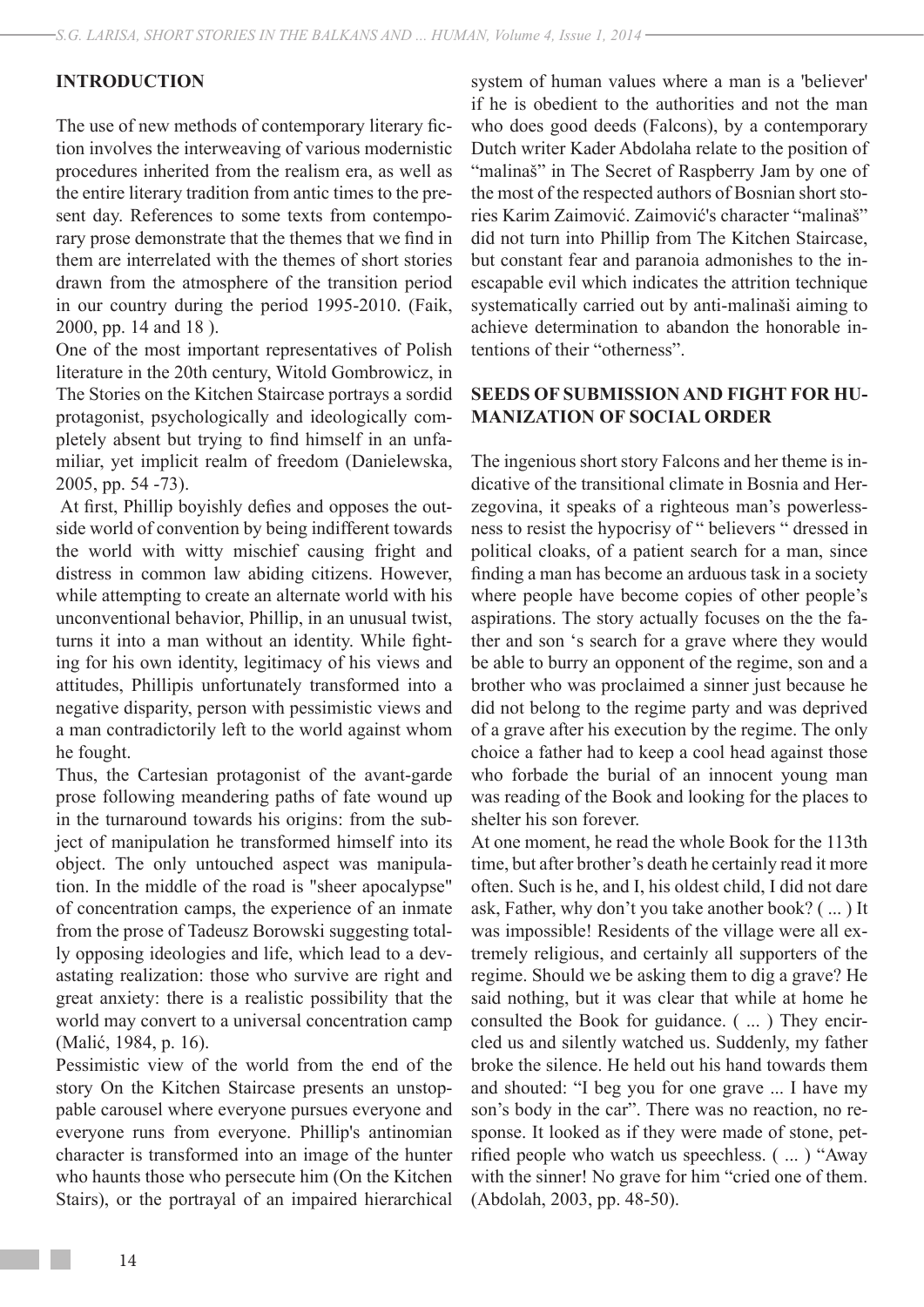The story Falcons contains a note of optimism: the appearance of man at the end of the story brave enough, who organized the funeral of the regime opponent shows the support to all those who seek to preserve the qualities disturbed by the brutal regime. Why is the story of a Dutch author presented in the research work that speaks of Bosnia and Herzegovina's short story of the transition period when transition has long disappeared from the Dutch social system? With which stories do the selected segments of the world's contemporary stories communicate with the Bosnian short stories of the transition period and with what purpose? The story Falcons as a legitimate form of communication replenishes and encourages the Bosnian artist (and his story) and the importance of its mission - humanization of the established political order.

The Soul Operation story by an Iranian writer Mohsen Mahmalbafa also interconnects (as well as other stories mentioned Falcons, On the Kitchen Staircase) with B&H short stories such as The Secrets of Raspberry Jam by Karim Zaimović or Devilish Work by Zoran Riđanović. The comparison of the above short stories with their theme and ideological expediency indicate the need to eradicate the seeds of submission to the political system, one in which we are currently or how authors from around the world see it (authors as the Dutch story writer) as a potential threat of infringement on human rights and freedoms.

 The technique of killing is well described in the Soul Operation a rather 'dark story ', as the author calls it speaks of a hierarchical system of power and others, or the technique of intimidation which in societies in transition is improved by planting the seed of submission and susceptibility of the individual and masses toward authorities. The author was an active participant of the Iranian Islamic Revolution. The accused from The Soul Operations Soul conveys a message that love makes sense for those who have not yet experienced how 'I' can be more important than 'we'. Representative inserts of insurgents crackdown and eradication of their resistance point out methods that interrogators use for the purpose of 'science', ironically showing the defendant's will index, while the story raises the question of what are the limits to human (in)ability (Ramadan, 2003, pp. 5-15). The story, in his introduction, is not a recommended reading for people under eighteen years of age and heart disease patients because the defendant, during psychological experiments by the investigator/authorities, unconsciously chooses his

own life against the life of his daughter, mother and wife.

I was not aware anymore of what they were doing to me. As if there were no batons, no drills, no electric shocks, no cigarette burning. I was no longer aware of my own existence. I felt as if I were giving birth to myself. Like someone who eats himself to be born again. ( ... ) A strange feeling of someone who has no feelings anymore. ( ... ) My daughter was lying lifeless, she was dead, and Susan was all bloody. I no longer had any feelings towards them, every corner of my soul was left empty with no empathy and compassion. ( ... ) Azudisaid: "This is just a conditional reflex! An average citizen changes as soon as he sees a police baton and will do whatever he is ordered,"( ... ) Interrogator continued," We were able to change your rebellious soul . "Azudi said :" We accomplished washing of the heart. From now on you will love and hate what we tell you to love or hate. "(Mahmalbaf , 2006, pp. 175-177).

A group of stories that interconnect with the aim of eradicating the seeds of submission and fight for the humanization of political order is accompanied by the story Bellow Hubei in Bloom. Argentintinian writer Anhelika Gorodisher in her short story Bellow Hubei in Bloom portrays an image of a very old man in the, a representative figure of most of the authorities of our time, the authority which commands indirectly, through stories-parables, stories that are actually story in the story, states that ranking of what is and the canon appearances, pocket size editions of code, have always been applied within the political structure of since the beginning of humankind until today. Canon of illusion is a directory with explanations with no sense, but all the regretful in mates of penitentiary establishments of various shapes and sizes, knew that it was not allowed to complain against the decision of the old teachers. That damn night again there was an assembly, because people wanted to fornicate and I did not go to bed, but was stayed with the others, and it seems that no one paid any attention to that fact. The old teacher again chose Percy and two others, but not the ones from last time. These two immediately stripped, but Percy cried and threw himself at the feet of a very old man, begging him for permission to be in the second group. ( ... ) The old teacher with his gentle voice told him that he is forgiven, because he is very young to distinguish proper from improper, but that he, Percy, should know he is not allowed to complain about his decision and that has to obey and listen (Gorodisher, 2001, pp. 132-133).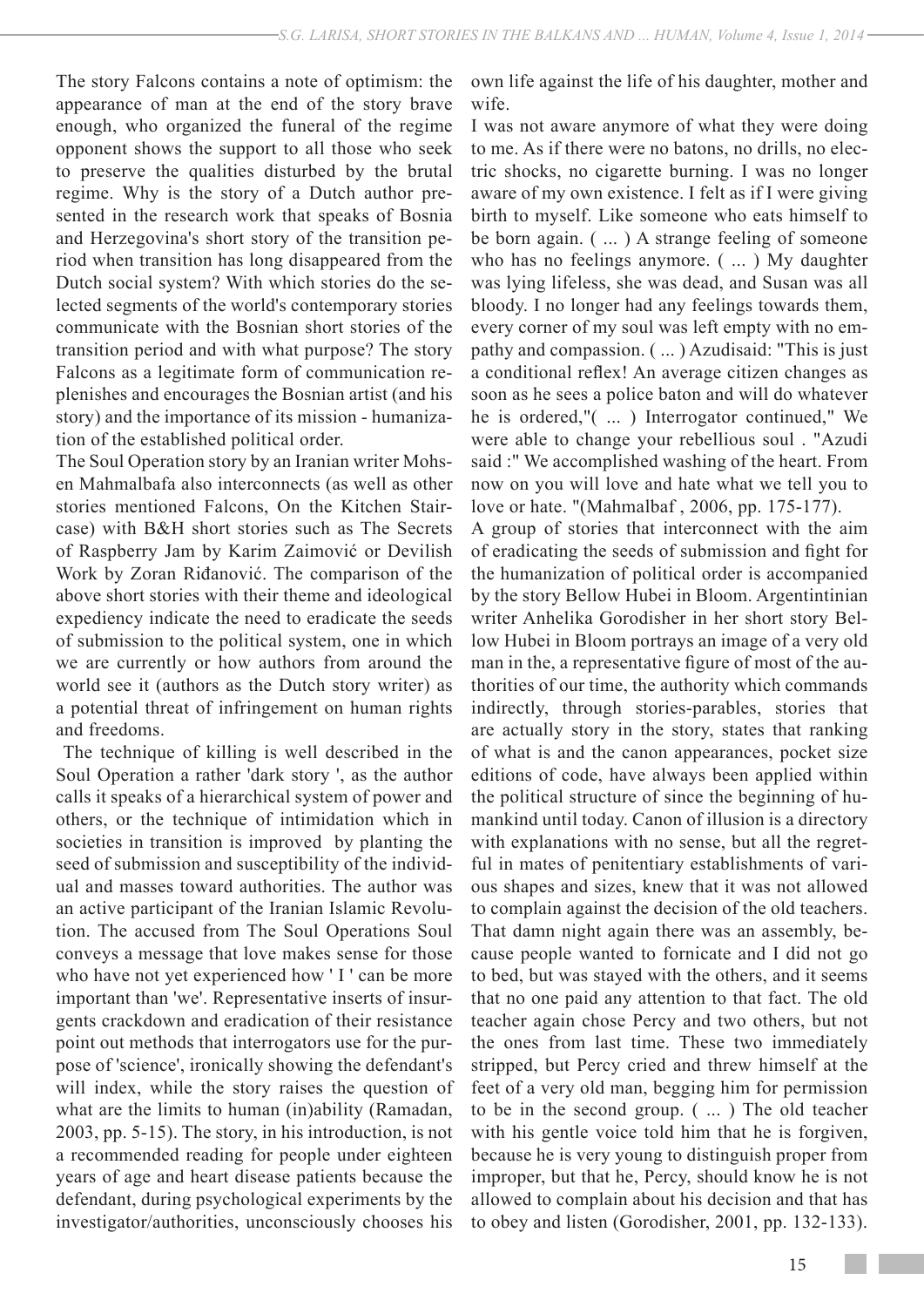Story Below Hubei Blooming by Anhelike Gorodisher is actually a parable generally applicable canon illusions about authority, in this story, a fornicator, a sick old man portrays series of meaningful parables/ story in a story with a very clear theme of the story as a whole, that one must find the courage to oppose 'authorities' if we want to live in a better world.

Although my fears for myself were justified, it was not because of the joy that I could feel that they reelected Percy, but because an eccentric old man chose me to be a woman to others. I told him with disgust that I have very little interest in what can and cannot be done, and that I am very masculine and that no one will use me. A very old man smiled and gave several pompous comments: it seemed, to be chosen for this was evidence of kindness, affection and respect. (...) "Ah, venerable sir, stranger and a friend," said the old man, "but who will then give you food to eat, who will provide you with shelter, who will let you enter their group, who will make life bearable in Sweet memory of Hubei in bloom " ? ( ... ) He told a parable in there, with cut lips and a bloody nose, and I listened to him, waiting to finish, to go and hit him again (...) Then I realized that old teacher is not moving and I remembered that I killed him. (Gorodisher, 2001, pp. 137-139 ) .

Defined by a Derridean language story by Anhelike Gorodisher Below Hubei in Bloom belongs to a group of stories that are in circulation in our Bosnian-Herzegovinian transition community, because its effectiveness is conditioned by the standard of judgment. Such a system of evaluation creates a system of hierarchy of transcendental significance much more attractive politically to recipients who see the idea of inferiority/superiority accept as an implied readership state. Although contemporary Bosnian story is far more adorned with neutral style when writing becomes narcissistic craft with a sense of guilt and uselessness in relation to society , 'war letter' as one of the models of estrangement of war and post-war reality initiates and refreshes through critical campaigns that will, in part, change of ideology .

When objects and events in the real world begin to be perceived as dull and alienated , when it starts to seem that history is lost direction and falls into chaos, the only thing left for us all to " put in parentheses ," is to " suspend reference ", and turn words into an object. (Eagleton, 1987, p. 154).

By choosing war story models with pressure as the dominant motif in Bosnia and Herzegovina's short story, I singled out the stories from the collection of Faruk Sehic Under Pressure. Stories like the product of pressure, anxiety, latently promote new ways of spiritual survival and in that sense, communicate with Stead's story Man from the Last Era.

So, war stories with dominant pressure the model will be added to the story in which the man's victory/loss situation is a Sisyphean state with a new dimension. It's no longer a victory over the absurd, but something different. The answer to this question is contained in the best short story in the competition which was organized by the British newspaper The Sunday Times in 2010, the story of New Zealand writer Christian Karlson Stead Man from the Last Era (Stead, http:// www.velikabritanija.net/2010/03/29/najbolja-kratkaprica/).

The plot of the story is located in Zagreb and Zadar and tells about the events in the famous GAVELLA theater, psychological war between the "young lions" represented byTomislavBuljan and the "old guard " represented by his experienced colleague Mario Ivanda . Man from theLast Era is actually a paradigm of ingenious stories about each rejected man, in this case the man is Mario who devoted his lifetime to culture and the world of theater and then came upon a huge misunderstanding. In a small country like neighboring Croatia, with " narrow intellectual community," and if things go against you , such as for Mario, " you could be left behind, like a chicken in the yard against which all the other hens have turned, with bloody skin and lost feathers" (Stead, http://www.velikabritanija. net/2010/03/29/najbolja-kratka-prica/).

Stead at the same time asks the question and answers it, as a man under pressure, who is losing faith in the best judge of all– time, because "last twofaced people" will never fully be "muted". Why should we care, the idea of self-defense skillfully interwoven by Stead into the text, when it comes to others and their accidents, because we know that at any moment a feeling of pressure inhabits a modern man in the struggle for existential and spiritual survival and the struggle to preserve their identity. Wrapping identity with bloody aim to protect the primeval root of personality, the eternal struggle against evil, leads a man today in the " side chapel " where the Holy Mother begs the death of her business rivals, not worrying at the same time that such requirements might be blasphemous, leaving it to the Virgin to judge on " technical aspects " of his plea. Recipient felt in the ranks of the story, thanks to Stead, all the misery and humor as muddy cost of living that we continually pay, not knowing the way to a different life/survival.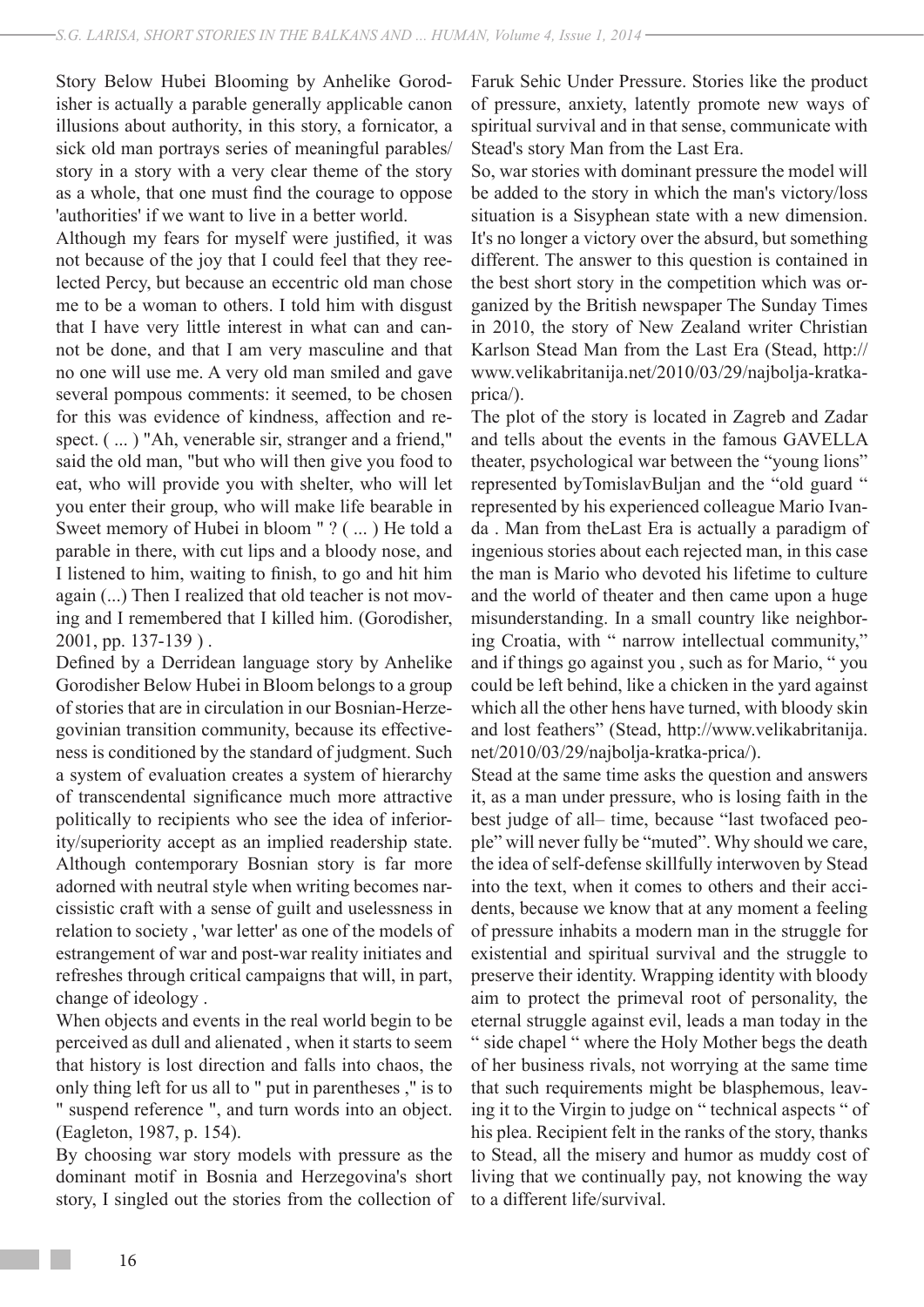Mario has long since abandoned the church, but he knew it was time to go in a side chapel of the cathedral, in the unusual hours to light a candle, which has always been careful to pay for, in the event that the magic does not work, and that would have added another light to a forest of lights at the feet of the image of the Virgin. There, on his knees, with his forehead in his hands, he would pray for the death of his enemies. "Holy Mother, if you could make Tomislav's end a long and painful one, I would be grateful. But if I did not deserve this bonus, if it must be sudden, from a heart attack, a car accident, at least I beg you, give me his death and please before his last moment let him know that I, the rival he tried to destroy, still lives and continues to write. Let him go to heaven if he earned a spot there, but make sure he knows his earthly failures" (Stead, http://www. velikabritanija.net/2010/03/29/najbolja-kratka-prica/) But when he won, and the death of his business rival came, and his promotion was evident to the skeptics, vezir Mario felt Andrić's fear of life, fear that cast shadows that things seem more important than the things themselves (Gursela, 2001, pp. 23-30). Stead and the end of his short stories introduces a worthy recipient as the creator of The Man from the Last Era in last words: Finally, what all of us would agree on today's discovery was the perseverance and courage which has regained a place in the Zagreb theater world, but the place could still be safe. Criticism of his work were the type of " on the one hand , but on the other, "and when he met and talked to people, even good friends, among them would often float something unspoken – a cloud, delay, some vague aura of discomfort" (Stead, http://www. velikabritanija.net/2010/03/29/najbolja-kratka-prica/). While researching motifs of alienation I realized that bosnian short stories such as Plants are something else by Alma Lazarevska or Dialogues by Lamia Begagić, communicate with some recent international stories, stories like Last Defense. The story by Mahdi Šodžaija representative of contemporary Persian literature, Last Defense, best shows marital relations gone wrong, the crisis of modern marriage in which for the public good ' framed ' perceptions image spouse that is in line with social conventions, in fact lives an automated Kafkian ' persona ', which conscious partner fails to revive. Dramatic elements of the story such as the intensification of tensions through the chorus, "Basem late son Hassan", shouts from the courtroom, interruption by the relatives of the murdered, giving the story an ironic note that foregrounds the personality of the main character, indifferent and self-confident killer, who, "without cause and suddenly plunged a knife into his wife" (Šodžai, 2006, p.132).

Basim explains the process of murder of his wife explained with his wife's perfect completion of tasks a teacher of French at work who children absolutely loved, exemplary housewife, faithful wife, but a woman who lacked feelings. One of the progressive worldviews is based on a family model that involves mutual empathy and responsibility towards themselves and others. It remains an open question whether the violation of the natural order of human origin gives the man a role of the warrior/family breadwinner and the wife the role of a queen emotion and loyalty, and this model is again identified with the patriarchal model of "father", as its ultimate goal the destruction of feeling, and whether a world without emotion, is the world we seek. The defendant, therefore Basim Rahmati, son of Hassan, with a smile talks back to the lawyer: " It seems that this is news to you, is it? "And then he said: "The main thing I wanted to say here is precisely that the victim killed herself! However, by me! Understand this and you will understand everything, even events concerning the introduction and motive of the murder. My wife, Menidži – hanum Sabeti, was twenty- eight years old. She was a teacher of French language, understood the tailoring business, was a homemaker and took care of the house. All this is well known. She was missing something, and none of you knows that it is so. And that something are the feelings. In the three years we lived together, we lived like two passengers in the same hotel. ( ... ) The two co-tenants who live in the same room, mutual respect and fulfilling their obligations. (Šodžai, 2006, p. 137)

Film editing technique whereby the merged images of the past and present, with the dominant motif of alienation, is presented in a Love On The Sidewalk by a contemporary Persian writer Mustafa Mastura. Hungry and jobless a nameless big fan of the books on the recommendation of a relative gets a job in a bookstore. Although he longed to understand people and felt lonely, he avoided them, holding himself not to lose himself. Therefore, from this story it is clear that the author presented the problem of disposal of distrust in other people. Librarian of Love On The Sidewalk ends his life meaningless, due to a misunderstanding, at the hands of a brother of the girl he loved, and his ' I ' that he so guarded he could now see a few steps away "from himself" on the bloodstained sidewalk. Mastur in his story tells readers that the fear of man from other men is pointless and results in misunderstandings.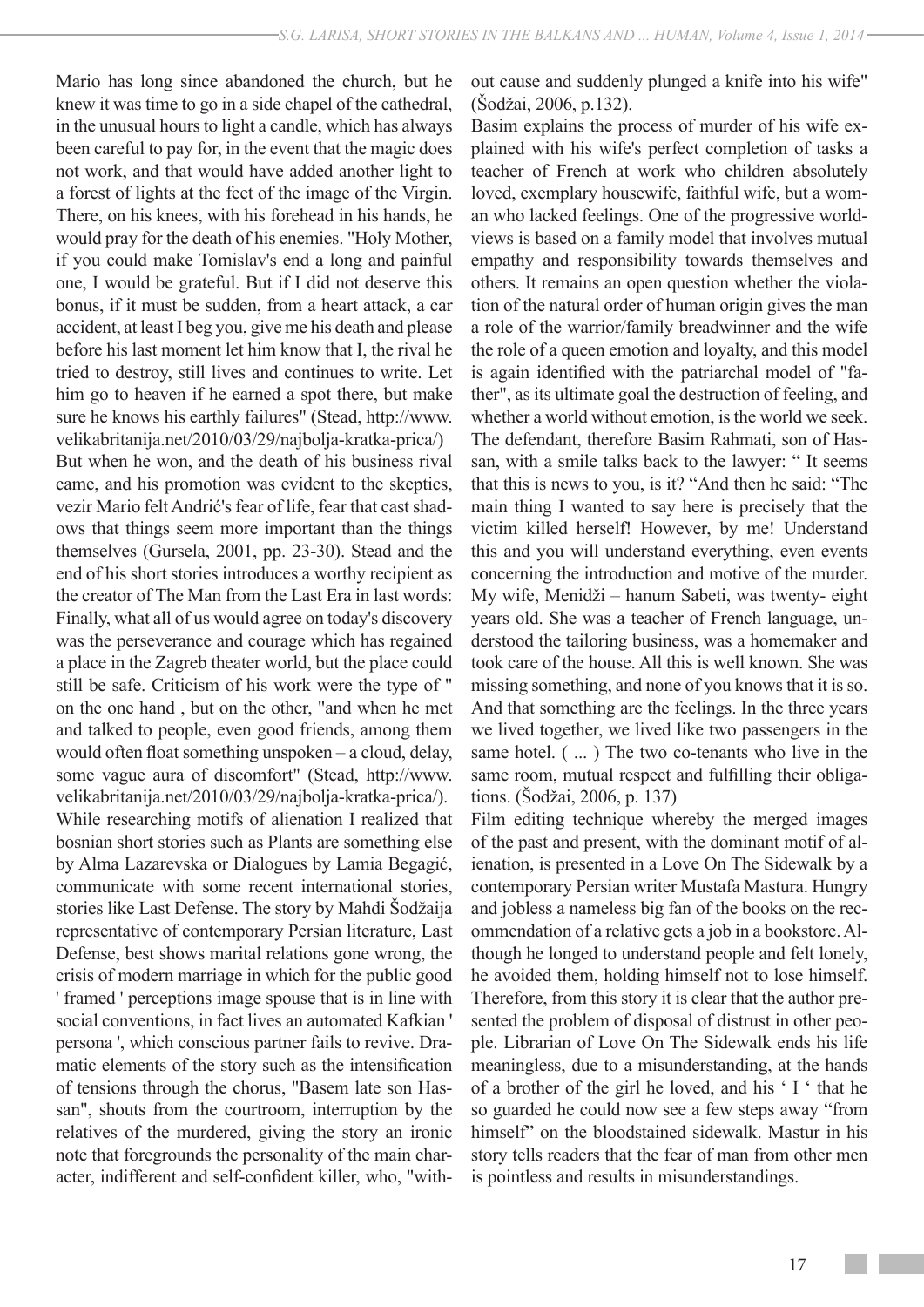### **ALIENATION - EMBODIED HUMAN ENEMY**

Where the alienation as an increasing enemy become independent and become a reality in the life of modern man the answer can be found in the short story Rag Africa by a contemporary Slovenian short story author Mark Švabič (Osti, 2001, pp. 149-151).

Kind of ironic and parodying fairy tales through specific irresistible ' game ' and enjoyment, which encourages and maintains a word, in all possible connections and combinations, in all manner of meaning and variability in the Rag Africa deals with dark humor human acrimony, fear and suffering of spiritual intimacy and trust as assistant to alienation, the only true embodied human enemy. The symbol of the alienation of the story is that the first tiger sneaks into the girl's cabin as a friend, in the form of a man (an allusion to Little Red Riding Hood) and spreads distrust, repeating the rhyme about a man who killed his best friend dog because the animal ate meat without the permission of the master, until he feels that the effect was achieved (the girl wondered why the man did not for one day withhold food instead of killing him, but she never asks the guest). Then he returns to the form of a tiger and closely monitors the girl in the game, while the seeds of distrust and fear grow in the actions of the child so that she digs the grave for her rag doll that had kept the tigers away from her. At the micro level syntax implementation of the principles of extended counter polling enabled the sentence structure. Almost every sentence statement in this text is rhythmically and structurally closed and self-sufficient, in the associative - semantic sense, does not need any updates. Such completion of sentence statements is reminiscent of the rounded one breath poetic record or completeness of the verse and the inner drive through which these statements compose the whole text which is in fact the same one with which it is made and ended the song.

Yes, he said: There was a man and had a dog and he fed him well, but the meat was stolen from him and the man became angry and killed the dog. He dug his tomb and he wrote: There was a man ... That's interesting, is it not? You could say that constantly and never end. So speaks a man when he is afraid. You and I are not afraid. ( ... ) Yes, you would fear if it were not for me, and if not for you, I would be even more afraid (Švabič, 2001, pp. 149-151).

The point of the story takes the reader in the scariest, creepiest way possible, through a word game, through the game at all, so that he realizes that people fear the loss of love (in the story it is the girl's rag doll), unwittingly ' dig the grave ' and bury your love, or alienate it.

The girl said to the bushes: "Tiger, is that you? Leave me alone I am playing." Thetiger was waiting in the bushes and did not want to go because he wanted to see how she will continue to play. ( ... ) The girl slowly lifted her rag doll into her arms and carried it to a grave. She was crying. It was different. She put it on the bottom of the grave. ( ... ) Then she wept more and said, "Tiger, are you there? Why do you put fear in my bones?" (Švabič, 2001, pp. 149-151).

Fear and distrust as the greatest enemies of love presented were presented by Miljenko Jergović in Coastal Fairytale story that is actually a fragment of his novels Courts of Walnuts (published in a book story Another Kiss by Gita Danon). So Jergović Coastal Fairytale communicates with Švabič ingenious story Rag Africa, working against the greatest curse of embodied evil - alienation.

It's Hard To Find A Good Man is a story that I would single out when representing the motif of alienation from 'pictures' defacement of individuals and its grotesqueness (Suško, 1990, pp. 246-263).

Absurd is a conflict of optimism that the story symbolizes as the old woman, grandmother, as a last echo of a good time, tradition and mutual respect, renegade, murderer and robber, a symbol of a new, modern era, insensitivity and alienation. All rare moments of grandma's fragmented consciousness which she lost or returned at each new abduction of her loved ones in death, every time a shot terminated the life of her son and granddaughter, daughter in law with a baby in her arms and teenage granddaughters were a fight not to preserve own life but to preserve faith in humanity in general. Unable to start a flame of good in Renegade, the reader through the last spasms of the old woman consciousness gets the painful picture of the world in which she lives. Renegade reaction outcast at his grandmother's gesture of kindness as the fear of the greatest evils indicates a worrying stage of the disease in which humanity is currently, the cry of despair, the last prayer.

Children's mother began to release gasping sounds, as not being able to catch her breath. "Missus", he spoke to her,"would you and your daughter like to go down with Bobby Lee and Hiram and join your husband?". "Yes, thank you," said the mother faintly. Her left arm was dangling helplessly, while the other was holding a sleeping baby. While alone with Renegade, grandmother revealed that she lost her voice.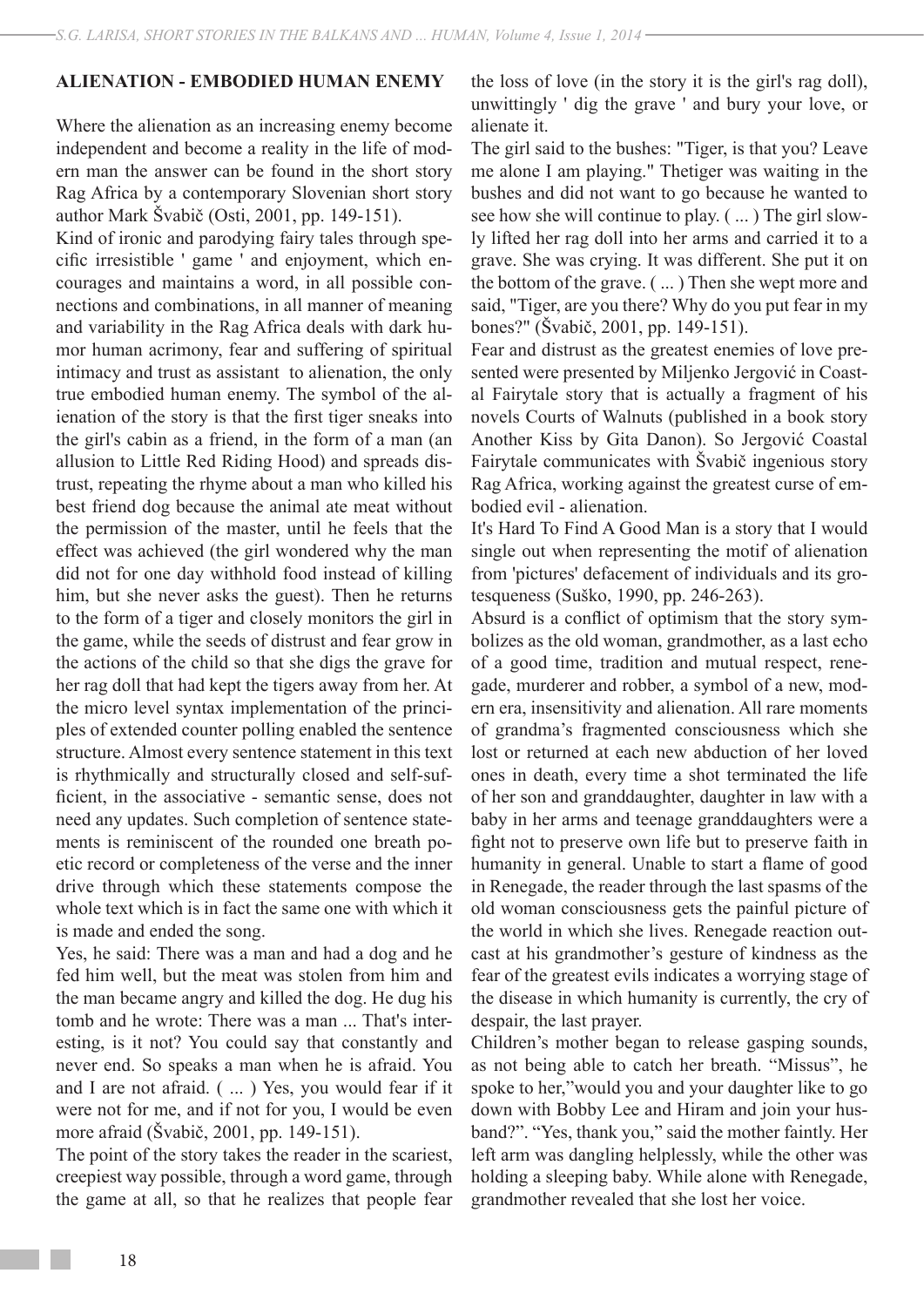The sky was cloudless and sunless. There was nothing around her except forest. I heard two shots from his pistol, and the grandmother raised her head like an old turkey thirsty and seeking water and yelled, "Bailey, my boy! "As if her heart would break. It looked like his voice would give up and my grandmother's head was clear for a moment. She saw a man with his face contorted as he was about to cry, and then muttered, "Well, you're one of my babies. You're one of my own children!" She reached out and touched him on the shoulder. The Renegade pushed her arm away as if it were a snake bite and shot her three times through the chest. Then he lowered his gun on the ground and took off his glasses and began to clean them (O'Connor, 1990, pp. 260- 262). Violence and indifference as synonyms of a modern era are also present in a story Babysitter, story written in a film editing method where alternate 'shots' of wrecking awareness switch, imagination and television shows watched by a nanny while taking care of three children (Coover, 1990, p. 362). Such media ' messed up ' space is actually living ambience of young generation and the rate of changing ' frames ' is the pace of life that we have imposed on ourselves, so the result of the last scene in which children are killed while the children's mother states that she wants to see which movie is on the night program is expected.

Film editing techniques applied in the War story by Dario Dzamonja and Bakunin Last Days by Alma Lazarevska, where, in relation to Robert's Babysitteris with less narrative aggressiveness accumulates a number of flawless parallel destinies (Život, 1996, 3, XLIII, 47). Scenes of horror from Babysitter warn recipients that violence and indifference are elements of alienation and in this sense, therefore motives, communicate with Bosnian short stories. When it comes to the art installation it should be noted that this way of representing art images corresponds to more automated minds of men of modern times.

There is a significant model of short stories with the motif of dependence on the Internet and modern technology in general and representative 'sample' is the story of Tita or Curriculum Vitae by a Slovenian writer Maya Novak. Computer, "Monster" in which the spirit of the new century is embodied, deserves more attention than the real person which is reflected in the fact that it is named Tita, and Tita director/owner (although thanks to her Tita was purchased), does not ' deserve a name and is called ma'am. As the communication

problem extends to Madame's lack of manners as a burning social problem exponent conflict of illiterate managers and educated working class, to the lack of patience of a young employee, resulting in the loss of her job.

( ... ) and then one day my beautiful lady, whom I adored, invited me to lunch. At the table I suddenly went mad and told it to her face: "In the name of God, do not slurp your soup, I cannot stand people who loudly slurp soup, and I cannot stand people who say solata instead of salad, you are hunched over as a gin girl, look at yourself and show little regard for the environment if you do not already respect yourself. For your sales director of an association of employers requires five thousand euros a month, and we are giving unpaid overtime, because you have to be a happy in a period of transition if you have a job, even though it still so weak: but at least we do not deprive me of my human dignity it is rude, vulgar behavior" (Novak, 2003, p. 71).

The spirit of the new century as a motif in the stories of the transition period in Bosnia and Herzegovina and the Balkans (such as motive of dependence on the computer already mentioned the story of the Slovenian writer Maya Novak) is present in different 'versions', such as, for example, dependency and phobia of bank institutions . Such is the story Bankophobia by Ante Zirdum a story tells of a man who due to disagreements in debt payments received confirmation from a psychiatrist that he suffers from 'bankophobia' (Zirdum, 2003, p. 33). Culture behavior of reflexive state of individuals, groups, institutions or society can be regressive in its dimension, relying on the characteristics of the previous communication, causing a crisis of legitimacy categorical culture and behavior, as well as verbal communication categories. In addition, Tita or curriculum vitae establishes a dialogue with Bosnian short stories that portray the side effects of the spirit of the new century (Plants Are Something Else by Alma Lazarevska or Dialogues by Lamija Begagić) and motifs (communication problem), and conceptually, especially with story dialogues (conflict between uneducated and/or no manners capitalists and educated working class, which is a huge problem in Bosnian society). A dialogue is established between the above Bosnian short stories and stories from a group of gender criteria. Term survival is different for men and women the story Miracle Times conveys that in the best way where the husband of the heroine Anne for her and her son Sven is not functional just like an elevator.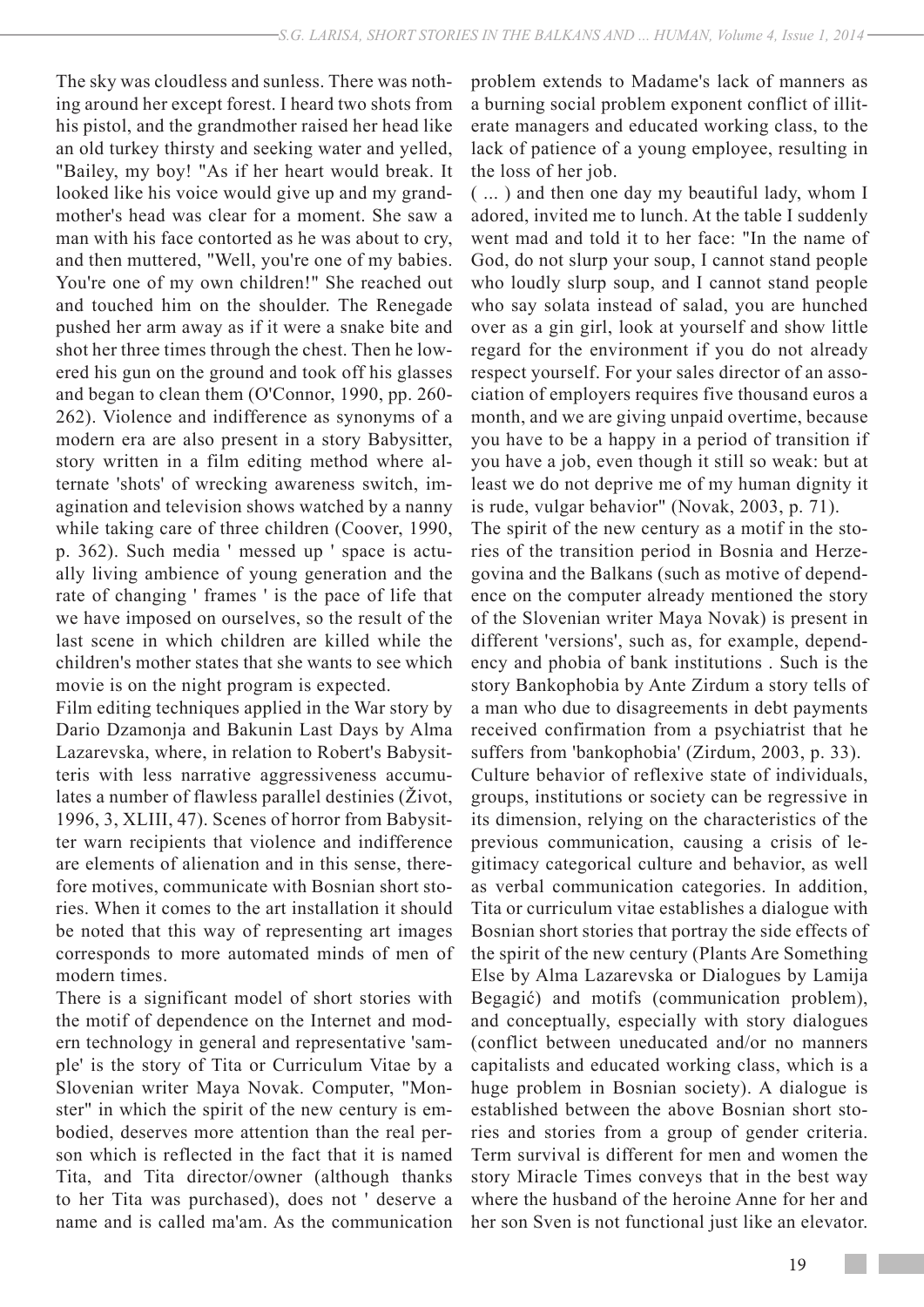Such a dysfunctional or unemployed and resigned man, when he realizes that the ' things ' in his family life went downhill, he is determined to " survive ", to fight for his place in the family, ignore the contamination from Ana's grandfather and use his son as an intermediary in reconciliation with his pregnant wife. This short story, in turn, communicates with the story Plants Are Something Else by Alma Lazarevska. The Miracle Times discovers that "she went there before there was silence," because the problem occurred in the meantime (Lazarevska, 2001, p. 48).

The problem is usually not in the actual events, but in that other area, which happens in the meantime. Such is the case with us and incinerators. The interval is a wondrous thing. ( ... ) I say, the thing with pregnancy is serious, serious as death. Everything around her is serious Ana, me, Sven, Ana's dying grandfather, but most of all that what is invisible: a child. I'm trying to cross over it in silence, as usual: I'm trying to escape. ( ... ) "Did you know what a man willing to endure in order to stay alive? ", asks the old man. I do not answer, but I think I know. For example: silence, solitude, a child, the smell of incinerators in the neighborhood, the list is a little longer and could go for days and days, unfortunately we do not have enough days." He is ready to do everything," he says. "Especially men, men are weak to survive, this is the problem and that fish is certainly a man." ( ... ) This is a time of miracles and the two of us and we are the best we breathe the best polluted air in the world. (Bodrožić, 2006, pp. 403-407).

The " freedom of man who turns days into stones," the man who is liberated after his wife'sabortion while she is on the verge of a nervous breakdown, the eternal difference, not only to the post-war, which could be called post-traumatic syndrome or transitional syndrome, between gender notions of happiness and sadness, life and death is found in the story Requiem by Zoran Ferić (Ferić, 2006, p. 411).

The man who digs next to the car. She rushed forward a few steps, almost ran, as if running away from something. When they turned around the footpath so that they could no longer see the man who digs, she said: "When I think it might have been alive, but now is not, I would eat these stones." It was at that moment that he realized that he could live without her, just like that. After fifteen years of living together it crossed his mind that he could live without her. For him, that was freedom of love, of duty, of fear. Freedom which sometimes brings death to someone who had not yet been born, and freedom which turns days into stones. (Ferić, 2006, p. 411).

Story Requiem by Zoran Ferić manifests interest for the so-called little people and events, marginal people, without a clearly defined membership in a particular group. This story reveals the disease of the moment, allegorical painting the space and time outlines the in which we are immersed: a woman is surprised to see the dignity which provides a young man with "such a look," with a tattoo on both his hands, shaping at the funeral of his dog a pretty deep pit, working its edges, and listening to Mozart, shook her even deeper. She realized that the love between her and her husband has become dreadful, because it does not contain adequate fidelity to their loss. Thus, in this story by Feric, as well as in the so-called universal testimony of characteristic especially for stories by Miljenko Jergović stretches the occasional maximum that sums up the basic experience of the story. In this story a dog is a symbol of fidelity, runs the maximum that the key to any love is fidelity. It is an inevitable comparisonof the stories Requiem by Zoran Ferić and The Wounds from Early Passion, a prime example of a gender discourse artist Lamija Begagić, which indicates the optional relation between man and woman which is, of course, only optional for men. The man in the Wounds of A Women requires tolerance, liberal conception of love, thereby refusing to accept any burden of everyday life.

In groups of stories with traditional gender criteria story Street by an Iranian writer Reza Amirhanija has a motif that communicates with stories by Zlatko Topčić (Two Small Stories), especially with the story Garib. It is, in fact, a story of different criteria for evaluating the female and male offspring. The main hero of the Street, Abbas , mommas son, lazy, rogue and a bachelor, who for the fun of it goes on the front lines and dies. But his soul cannot find peace in the after world and is still errant, and his discomfort gains in intensity when he sees his father/grandmother with his picture in hand entering the municipal building to ask the representatives of the authorities to name of a street after their son, ' martyrs ' to keep the family pride. Abbas as a dead man is haunted by things he did not do as a rogue, and worse still a false image of the his death that brought the sign with the name of the street in his name, typical traditional heritage of the Muslim/Bosniak families (story Garib), as in this case, impose a mark that remains even after death. I cannot stand it. I raise my head and look at you. There is a white sign with a blue rim. The sign is written in black letters: Abbas Muhseni.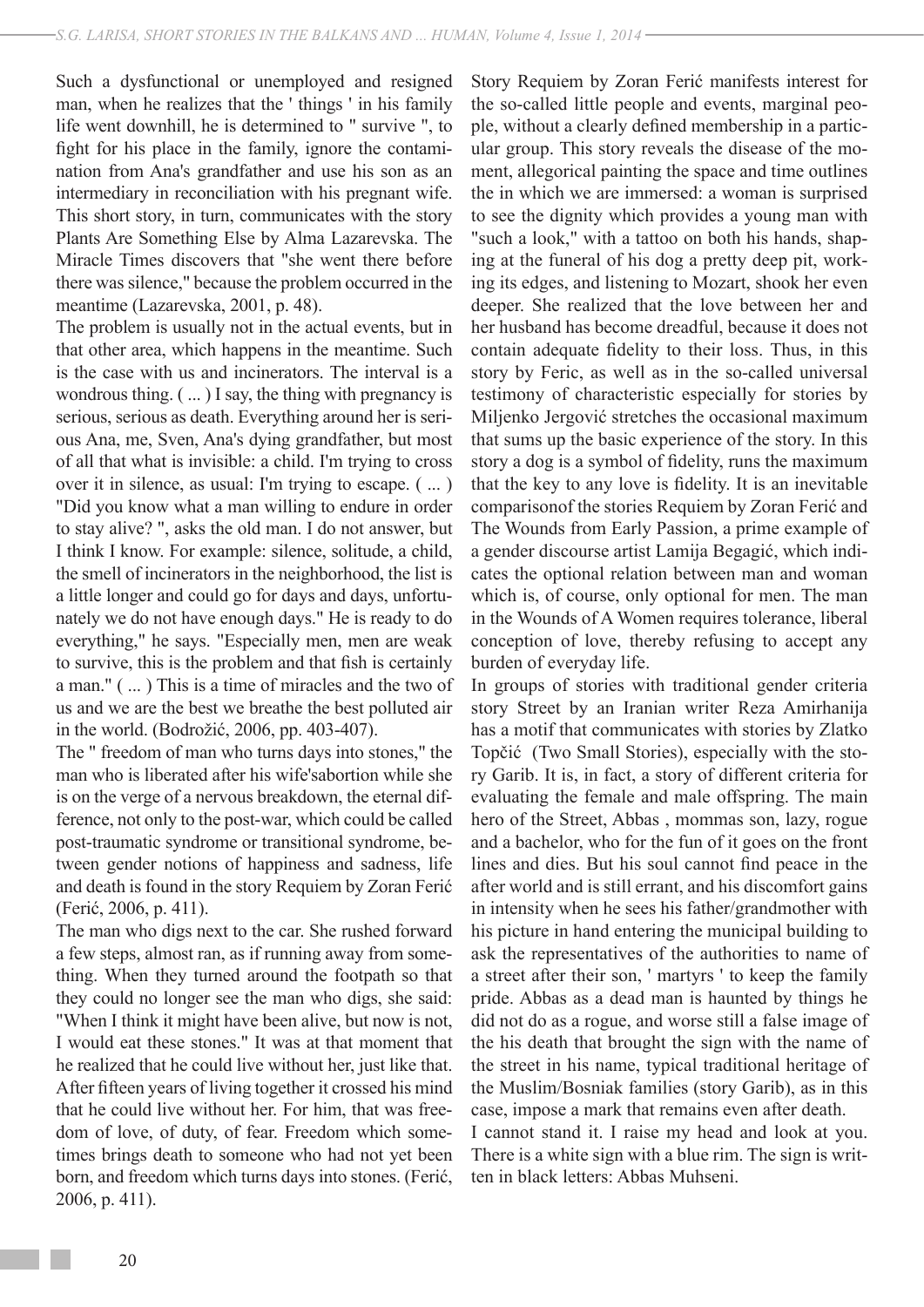The red color is stinging eyes and red writes: martyr. In which language should I explain it to you! I'm not a martyr! I am dead! So many times I said it, and nobody cares. I went to the front lines to fight just for fun and it was not fun. The first day, I did not get to even see where I was a grenade dropped in the midst of our tents. I did not have time to say a martyrdom even Bismilah. ( ... ) The first mistake was that I was buried among the martyrs. As much as I was trying to say in the morgue that I am not a martyr, it did not work. ( ... ) My God , let Israfil as soon blow to the sur all imams speak of, so that I get rid of this miserable life. In fact, this is a miserable death. (Amirhani, 2006, pp. 158-159)

Traditional criteria become alegacy of understanding male/female values and mission of art is to change these attitudes .

## **DISEASE INTERPRETOR**

Two small stories by Zlatko Topčić and separate names of these stories (Gariband Hasanaginica), are therefore in a group of stories that in their names, as the authors signals of valuation, give clear instructions to the recipient to interpret the content of the stories. Efficient transfer of information when it comes to the name of the story or the story of the book, therefore prior information on the subject is a necessary commercial aspect in order to develop an interest of recipients. Previous awareness which stems from the title of the story or the expectations of its kind in plays, does not have to bind to anything , " but even where the text is modified and denied, it affects as a contrasting foil on information flows in the reception of the text." (Pfister, 1998, p. 80). It is particularly interesting, in this sense, the story Temporary Break from a collection of short stories, Disease Interpreter, in the first published book by an American writer Jhumpa Lahiri, winner of the Pulitzer Prize for Literature in the 2000. Jhumpa Lahiri was declared one of the twenty best young writers in America, and her fiction has been awarded the prestigious prize for a short story. While Shukumar prepares doctoral dissertation, Shoba is having a hard time coping with the imminent premature birth of a dead child. Matching the heros from the stories Temporary Break (Shoba and Shukumar), which is characteristic of dramatic texts, reinforces the already complex emotional chords of Jhumpa characters, sending rhythmic sentence resonance somewhere between mild irony and warm sympathy. The

process of breaking the pain of for a child Shob are calls with ceremonies and recognition of the unspoken truth, which, in addition to hurting each other are also characterized by semantic space which is reflected in a temporary interruption of power supply. When the electricity finally comes back on Shukumar suggests to light a candle and turn the lights off.

Temporary Break by Jhumpa Lahiri in her previous title contains information and increases the dramatic tension in the reader, whether the spouses reconcile (while Shoba hoped to recover their marriage, Shukumar was looking for an apartment for herself), that is the communication breakdown spouse, as is symbolically portrayed by disappearances and the advent of electricity, temporary or permanent. The very end of story is open and after Shoba found out while persistently trying not to know, and that is sex of the child, as Shukumar told her just trying to hurt her even more, there is a culminating cap of the story and its open end at the same time .

"He was a boy," he said. "His skin was more red than brown. The hair was black. He weighed two and a half pounds. Toes were gathered, just like your toes at night. "Now she watched him with a face distorted with pain. ( ... ) I held him until the paramedic knocked on the door, and on that day I promised myself that I would never tell Shoba, because he still loved her and that was the only surprise that she wanted in her life. ( ... ) Shoba turned off the lights and went back to the table and after a few moments Shukumar joined her. They wept together because of what they now know. (Lahiri, 2003, p. 27).

From the story collection Disease Interpreter by Jhumpa Lahiri, a story of the same name which again uses the dramatic signals of valuation names with meaning and prior information in the title of the story. Mr. and Mrs. Das with children and tourist guides are on the road again to a place with a symbolic name given that their marriage is ' sick ' and is in the darkness; they are visiting the Sun Temple in Konarak. Taking advantage of her husband's departure Mrs. Das confesses to a stranger tourist guide Kapas , an eight year old secret which she hid from everyone, especially her husband, the first son, who is actually the offspring of the man's friends. Explanation of the disease is actually a story metaphor for all the dark secrets and misunderstandings spouse based on gender inequality in the perception of the world and different approach to the institution of marriage.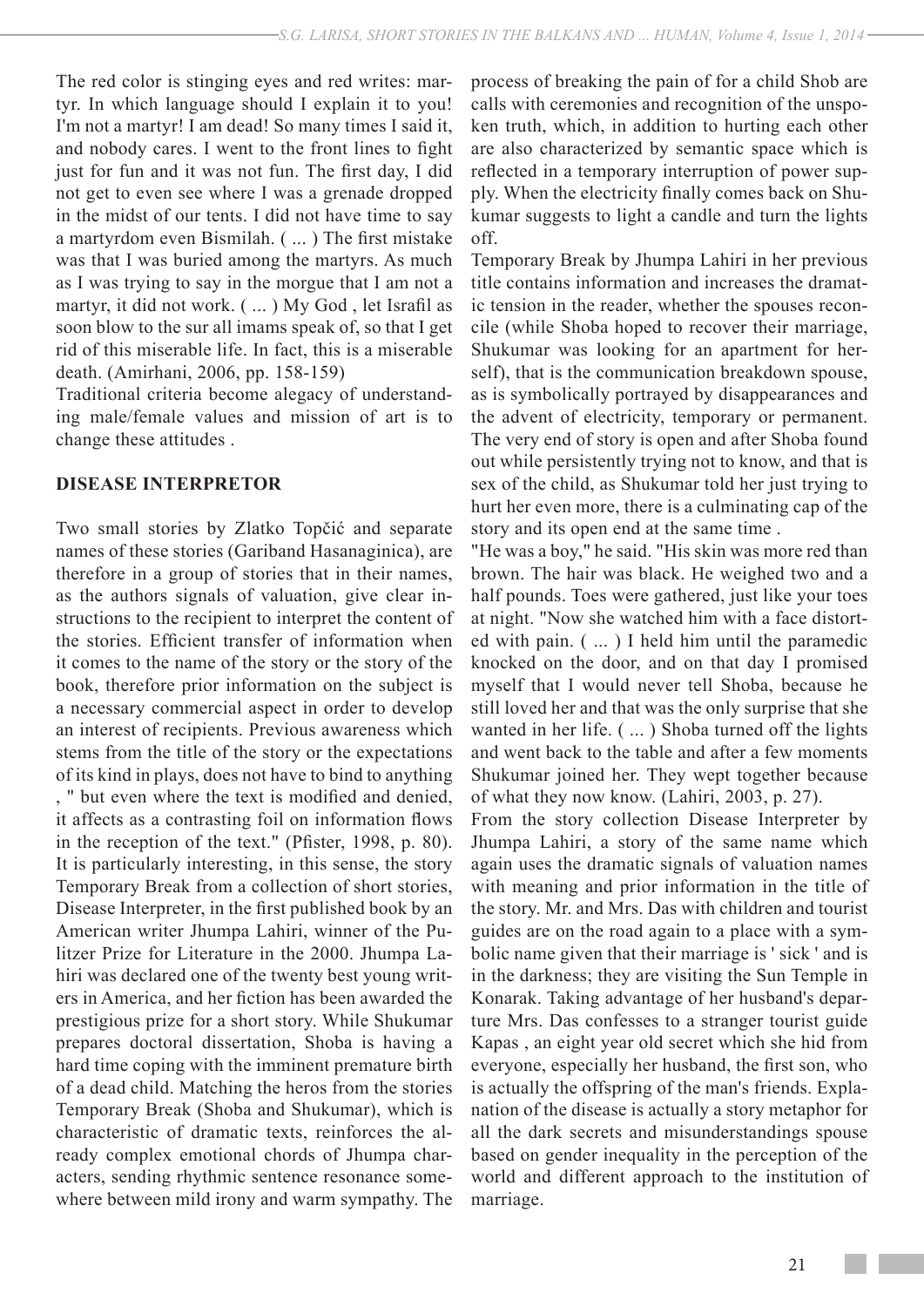"No, stay for a moment, " said Ms. Das. She climbed out of the back seat and slid into place beside Mr. Kapasija . ( ... ) "Ray's, he is not Ray's son." ( ... ) "No, of course not and nobody knows that. For the last eight years I keep it a secret. "She looked at Mr. Kapasija, inclining her head as if she wanted to see him from the other angle. "But now I told you." ( ... ) He looked at her in her red pleated skirt and a shirt with a strawberry on it, a woman who does not yet have thirty, who does not like her husband or her children, who no longer loves her life. Her confession was depressing, saddened him more when he thought of Mr. Das at the top of the track, with Tin on his shoulders, making pictures of the old monk cells that were carved into the mountains to show them off to students in America who does not doubt nor is he aware that one of his sons is not fathered by him. (Lahiri, 2003, pp. 66-70) As well as its own name and the name of the collection states (Disease Interpreter) it refers the reader to the content of the story and its interpretation. Temporary Break communicates with Bosnian short stories featuring diseased marital relations and lack of communication in general, so you could say that this story is a kind of interpreter disease for all the stories from the group featuring alienation.

The motif of metamorphosis present in the stories/ dramas by Zlatko Topčić (stories Metamorphoses and Almasa and a poetic drama Refugees) can be compared with contemporary stories of the world, where, as in the above stories, art finds its compensation escape from the anxieties of life. The story Horse by a contemporary Iranian author Reza Babe Mukaddama, exits the Kafkaesque atmosphere of despair, inner turmoil and despair and is precisely in metamorphosis. The plot of the story of the eponymous short story collection takes a place in the old Tehran and tells of sympathy with the weak, poor people and animals. The nameless boy with big, white teeth is used to his nickname Horse gotten at school age as a man would get accustomed to "dull pain" that never goes away.

I decided firmly to master myself and not allow such opportunities to permanently destroy what life I have left. Am I the only one who experienced something like that? Are these the people among whom I live and never have such thoughts? They do not have such memories? No! I am sure that some have experienced something similar. It would take months, maybe even years, if they were to tell it all. That is why I am not allowed to reveal my weakness. I cannot afford to have a feeling of a worm eating at the trunk of my soul and fall over like a rotten tree. No! It happened. The man became a horse. He ran away, he is gone. He is no longer among us and I lost a friend. It was fate and I have to continue my life. If that horse is free now, if he runs pastures or tows cargo or is being whipped - so what! It belongs to the world of horses and is a part of being a horse. It is how it is. I am in the world of people and people have to be with people, I have to walk and act like them, ride horses, harness them in the wagon. (Mukaddam, 2006)

Reza Babe Mukaddam and Zlatko Topčić display their art and those who do not find tranquility in the world and the way they change to coexist with the rest of the living world, which tells us again, that the cost of life is too high. Sensitivity or humanity in general are all lower on the scale of assessment and all of those who have " such thoughts ," thoughts of transformation make moments of relief, because in the world of people there are rules that are more difficult to tolerate.

#### **CONCLUSION**

By comparing selected the Bosnian short story with contemporary international stories and the stories of the Balkan countries, the following intertwining motifs and ideas were established:

Motives: pressure, anxiety, metamorphosis, the crisis of modern marriage/marital communication problems, fear, alienation, addictions, phobias, canons of illusion.

Ideas: Breaking the seed of seed susceptibility using art, the struggle for humanization of social order, countering bad 'authority', new ways of spiritual survival, categorical identification of the crisis of legitimacy of culture and behavior.